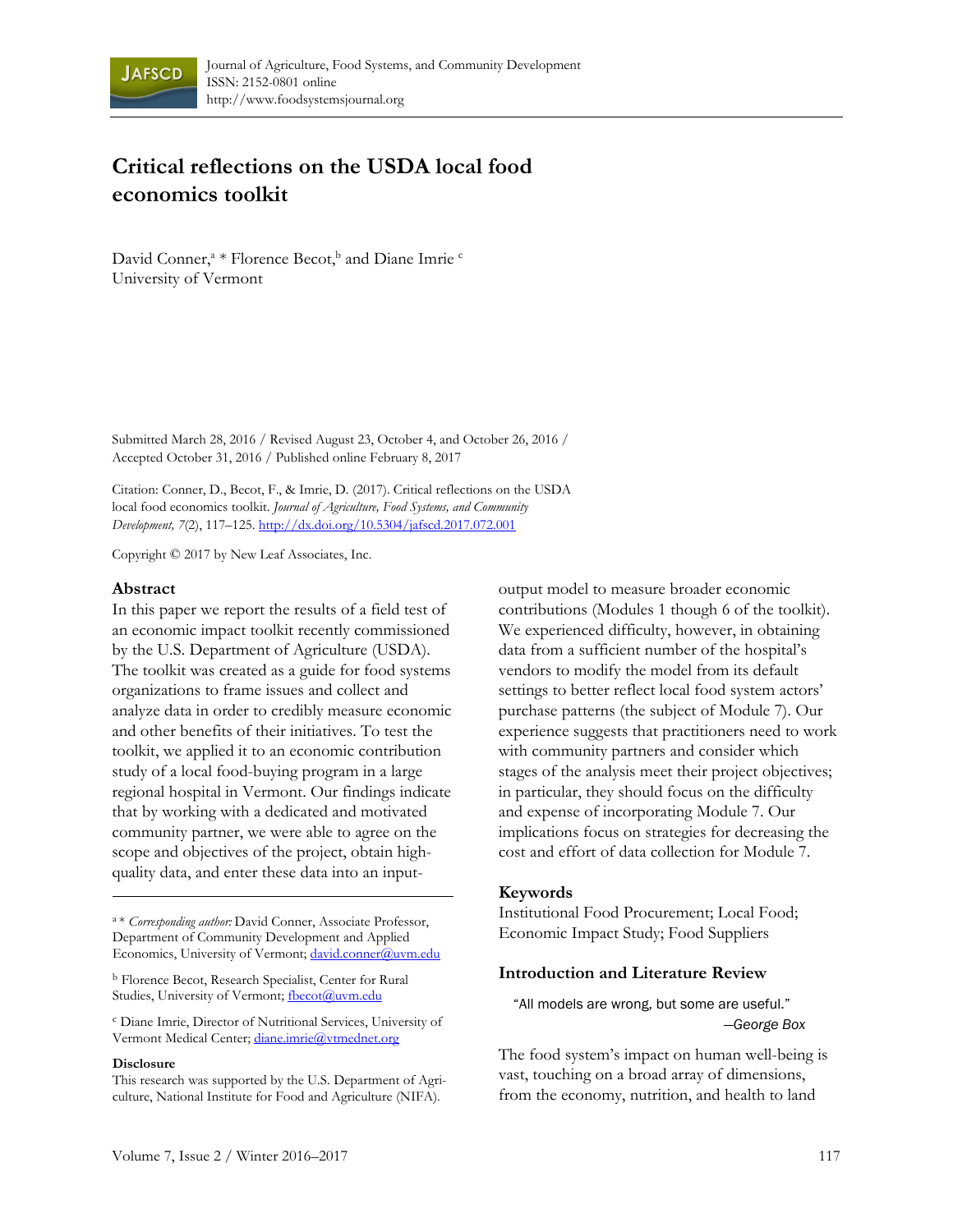use and the environment and to community and civic engagement (Conner & Levine, 2007; Institute of Medicine & National Research Council, 2015; Lyson, 2004). As governments, foundations, the private sector, and other funders continue to support and implement local food systems–related programs, it is important to be able to measure the economic impact of these programs in order to enable comparisons and analysis and to foster learning and adoption of effective practices. Many economic impact studies have used tools such as the IMPLAN input-output model to measure the economic impact or contribution of current or prospective food systems initiatives (Conner, Knudson, Hamm, & Peterson, 2008; Gunter, 2011; Haynes, 2009; Hughes, Brown, Miller, & McConnell, 2008; Jablonski, Schmit, & Kay, 2015; Swenson, 2006a, 2010; Tuck, Haynes, King, & Pesch, 2010). An input-output model is a matrix of economic multipliers (how many times a given dollar circulates in the economy before leaving or leaking out from the study area) associated with a given purchase. It measures the broader impact of how much income is generated by the recirculation of money spent in a given sector.

 Accurate measurements depend on many factors, including sound data, realistic assumptions about opportunity costs and tradeoffs (e.g., did the researchers account for foregone food purchases from out of state when measuring the impact of local food purchases), and models that accurately reflects conditions in the field. The USDA Agricultural Marketing Service (AMS) has commissioned a group of largely university-based scholars to develop a toolkit to allow recipients of funded projects and other stakeholders to more accurately measure economic impact and to address the issues above (Thilmany McFadden et al., 2016); co-author Conner of this paper was on the team that developed the toolkit. This study utilizes the methods and guidelines recommended by the toolkit and will contribute to the field by presenting methods and results for future comparisons.

 This article uses an economic contribution article (Becot, Conner, Imrie, & Ettman, 2016) to critically examine the use of the USDA toolkit. Our test case is the University of Vermont Medical Center (UVMMC), the largest hospital in the state

of Vermont. We begin with an overview of previous economic contribution and impact studies, then briefly describe the context, methods, and results of our Vermont study, focusing on the degree to which we were able to incorporate the methods and recommendations of the toolkit.

 Spending money locally can have large impacts on a local economy. A number of studies have used input-output models to calculate the direct and indirect economic benefit from increased purchases of local foods by consumers (Conner et al., 2008; Swenson, 2006a, 2010), farmers' markets (Hughes et al., 2008), food hubs (Jablonski, Schmit, & Kay, 2015), and farm-to-school programs (Gunter, 2011; Haynes, 2009; Tuck et al., 2010). On the whole, these studies find that depending on the size of geographic area and scope of changes in purchase behaviors, local food systems can add or contribute thousands of jobs and hundreds of millions of dollars to an economy.

 Good economic impact studies depend on good data, good assumptions, and a sound, accurate model (Bauman & Tegegne, 2013). Secondary data sources may not exist or may inadequately reflect conditions in the field, yet primary data collection is time-consuming and difficult and methods are not well established (Conner et al., 2013; O'Hara & Pirog, 2013). Moreover, many economic impact studies rely on faulty assumptions and tend to overstate economic impact, and proponents are often eager to tout these studies to support their positions (Eathington & Swenson, 2007; Swenson, 2006b). It is also important to use careful and consistent semantics to reduce confusion and the misuse of economic analyses (Watson, Wilson, Thilmany, & Winter, 2007).

 A crucial consideration for any economic impact analysis is the geographic area where the economic activity studied takes place. The larger the study area, the bigger the economic multiplier, while the smaller the study area, the larger local industries will appear (Watson, Wilson, Thilmany, & Winter, 2007). The geographic area needs to encompass an economic area that accurately represents the transactions germane to the study.

 Researchers have found that the IMPLAN input-output model does not fully capture and/or accurately measure the impacts of smaller,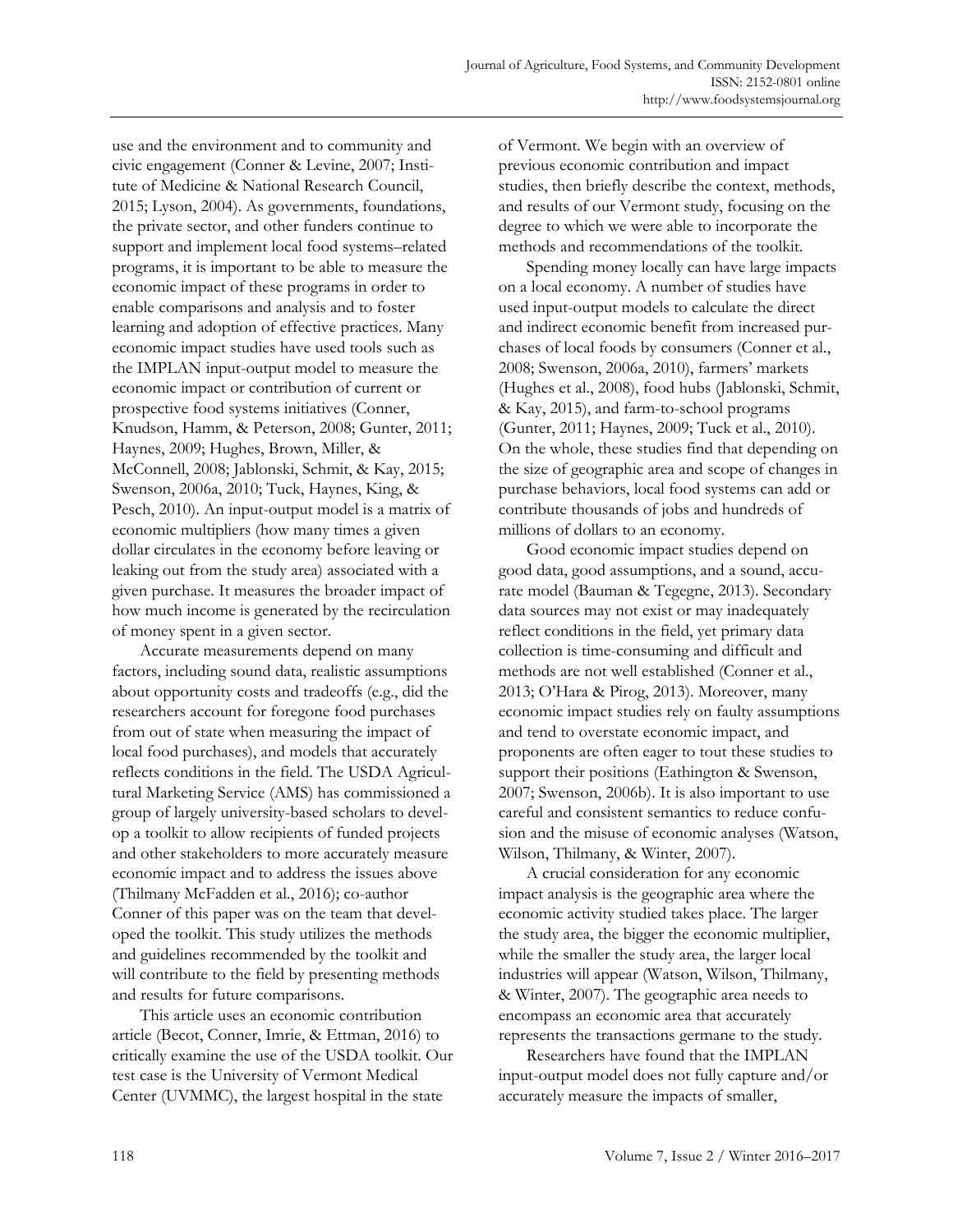diversified farms and other small to medium-scale operations that frequently participate in the localized food system (Lazarus, Platas, & Morse, 2002; Jablonski, Schmit, & Kay, 2015; Swenson, 2011). These researchers have found that farmers serving local and regional markets, as well as smaller-scale farmers, tend not only to spend more money locally, but also differently (e.g., more expenses on labor) than is assumed in IMPLAN. The farmers' economic activity, therefore, actually has a higher multiplier and greater impact than is assumed. To address these limitations of IMPLAN, which underestimate the impact of farmers serving local and regional markets, researchers are modifying the model by customizing the agricultural sector using secondary and primary data on spending and sales patterns of those farms (Gunter, 2011; Jablonski & Schmit, 2015)

## **Overview of the Toolkit**

The toolkit (Thilmany McFadden et al., 2016) was authored by leading scholars in the economics of local food systems. It was motivated by the need for rigorous methods to be applied to the burgeoning interest, funding, and enterprise development around local food systems. The goal was to create food system assessment principles and economic indicators that communities can use to guide economic development discussions and strategies: "The goal of this Toolkit is to guide and enhance the capacity of local organizations to make more

deliberate and credible measurements of local and regional economic activity and other ancillary benefits" (Thilmany McFadden et al., 2016, p. 1). The toolkit is composed of seven modules. Modules 1 to 4 describe how to frame the problem, engage stakeholders, and collect and analyze primary and secondary data. Modules 5 to 7 provided detail on how to use IMPLAN in a rigorous manner to provide a more robust economic impact measurement. Table 1 lists each module, its subject area, and its use in food systems economic studies.

 Key recommendations from the toolkit (Thilmany McFadden et al., 2016) include:

- Have a concise scope of the project and invested stakeholders who will guide and set the context for the study, in order to ensure useful results (Modules 1 and 4).
- When possible, utilize secondary data sets, but be aware of their limitations (Module 2).
- Collect primary data to overcome the limitations of secondary data (Module 3).
- Input-output models like IMPLAN are useful but also have limitations. Careful estimation of opportunity costs and customization to reflect the behavior of local actors will create more realistic and defensible scenarios. It is important to have a team member with expertise in IMPLAN modeling on the research team, especially if modification are made (Modules 5 to 7).

| Module         | <b>Title</b>                                                       | <b>Use</b>                                                                                                 |
|----------------|--------------------------------------------------------------------|------------------------------------------------------------------------------------------------------------|
| 1              | <b>Framing Your Assessment Process</b>                             | Engage community members; develop scope and objectives;<br>evaluate needed resources                       |
| $\overline{2}$ | <b>Using Secondary Data</b>                                        | Identify secondary data sets; evaluate usefulness to project<br>objectives                                 |
| 3              | <b>Generating and Using Primary Data</b>                           | Develop methods for sampling, data collection, and analysis                                                |
| 4              | <b>Engaging Your Community Process with</b><br>Data                | Develop strategies for identifying and communicating key results<br>with stakeholders                      |
| 5              | Analyzing the Linkages of Local Foods to<br><b>Local Economies</b> | Articulate the basic vocabulary and concepts behind economic<br>development and input-output models        |
| 6              | <b>Addressing Opportunity Cost</b>                                 | Articulate how resource constraints and opportunity cost should be<br>considered in economic impact models |
|                | <b>Advanced IMPLAN Analysis</b>                                    | Understand how and why to modify the IMPLAN model                                                          |

#### Table 1. Overview of the USDA Toolkit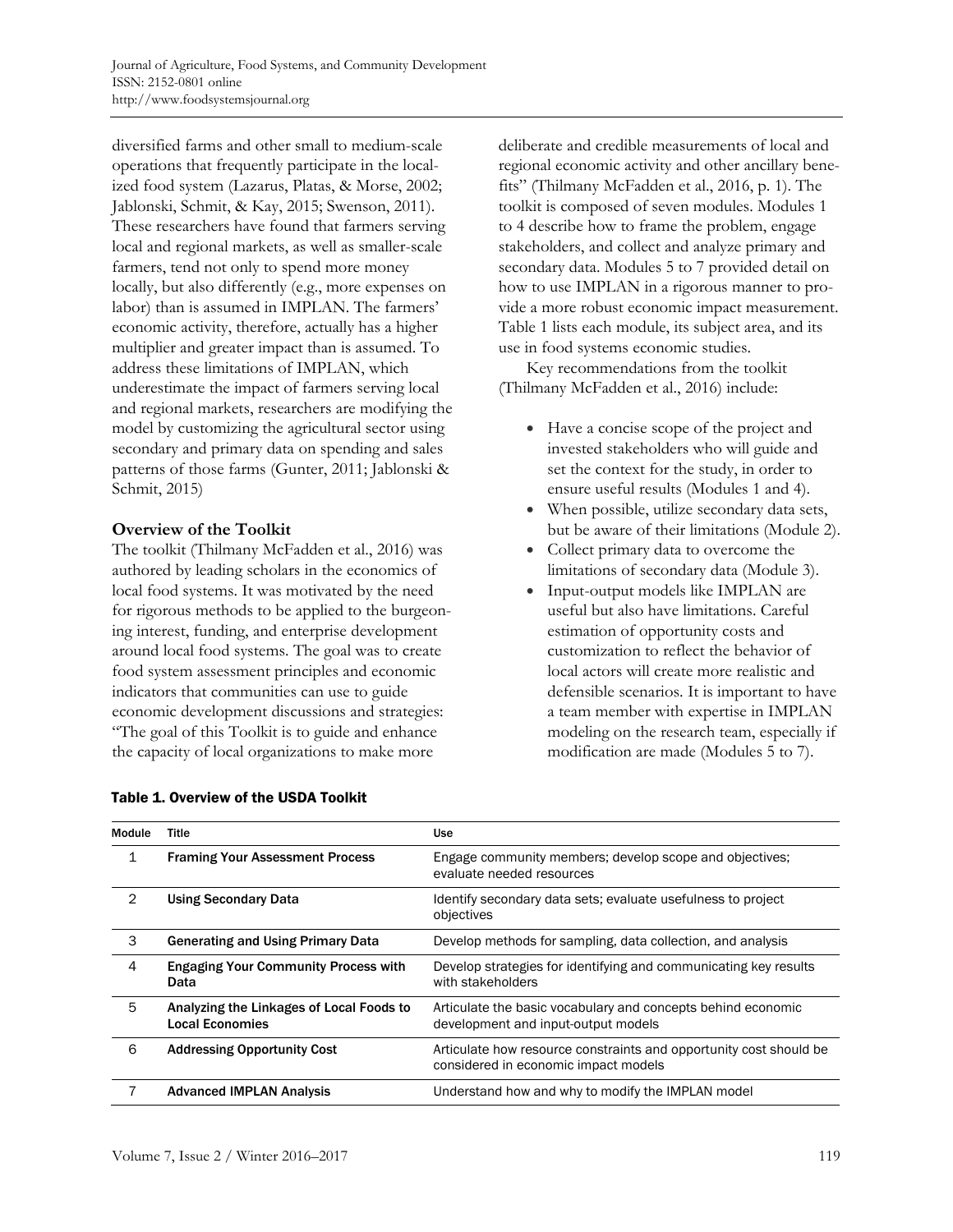### **Overview of Vermont Hospital Study**

We partnered with the University of Vermont Medical Center (UVMMC; formerly Fletcher Allen Health Care), the largest hospital in the state of Vermont, for this case study. In 2006, UVMMC became one of the first hospitals to sign the Healthy Food in Health Care pledge, a national initiative of Health Care Without Harm (HCWH). Signatories agree in part to prioritize locally and sustainably grown foods. UVMMC has since won HCWH awards for sustainable procurement and policy advocacy.

 Key components of UVMMC's efforts include procuring local food, emphasizing nutritionally dense and minimally processed foods, revamping the retail cafeteria, communicating extensively and planning with local suppliers, and running on-site farmers markets and vegetable gardens (Buzalka, 2012; Fletcher Allen Health Care, 2014). In 2013, UVMMC served over two million meals, of which 15% were meals served to patients and 85% were meals served to visitors and hospital staff. Approximately 40% of the food served comes from local suppliers in Vermont, including food purchased directly from farmers and food manufacturers. The rest of the local food is purchased through wholesalers. More than 90% of the beef served is from Vermont. The hospital is currently purchasing food from about 70 Vermont farmers and producers as well as from one Vermont wholesaler and three larger-scale national wholesalers.

#### **Overview of Methods**

A more detailed account of the methods and results of this study have been published elsewhere (Becot et al., 2016). In brief, we gathered purchase data from UVMMC for use in IMPLAN analysis. We also interviewed vendors and surveyed customers to better understand their behaviors and motivations. Questions to vendors focused on the magnitude, motivations, and impacts of sales. Consumer questions focused on hospital employees, and in particular their motivations, rather than visitors and community members, since they purchase more meals there.

 This essay critically reflects on this study, discussing future prospects for similar studies and

how they can be improved. The AMS toolkit was under development while the Vermont hospital study was being conducted; one of the researchers of the Vermont study and authors of this paper (Conner) is also an author of the toolkit. Another author (Becot) had the benefits of both early drafts of the toolkit and discussions with two other toolkit authors, which helped to guide the Vermont study's methods.

 Decisions made in accord with toolkit recommendations include:

- 1. Working closely with UVMMC's nutrition services director and obtaining all purchase data directly from her.
- 2. Working with stakeholders to define the geographic scope of the models. We determined that the functional economy should be defined as the whole state of Vermont in order to conform to the hospital's definition of local food and given that the hospital's food suppliers are located throughout the state. We excluded bottled soda, as this has no nutritional value and uses only local water, a common asset; we do not consider it to be local food as commonly understood.
- 3. Determining whether local foods were in addition to what was currently purchased from out of state or whether these purchases were a substitution for items previously purchased from out of state. If the items were substitutes, failing to net out the forgone purchases of out-of-state goods from distributors (what AMS toolkit Module 6 calls opportunity cost) would result in inaccurately high estimates. The wholesale prices were divided into wholesale markup and the producer value to measure the unique contribution of the wholesaler.
- 4. Including on the research team those with prior experience in regional economic studies and IMPLAN; gaining additional expertise in IMPLAN through on-line training courses; and consulting and vetting methods with two outside IMPLAN experts.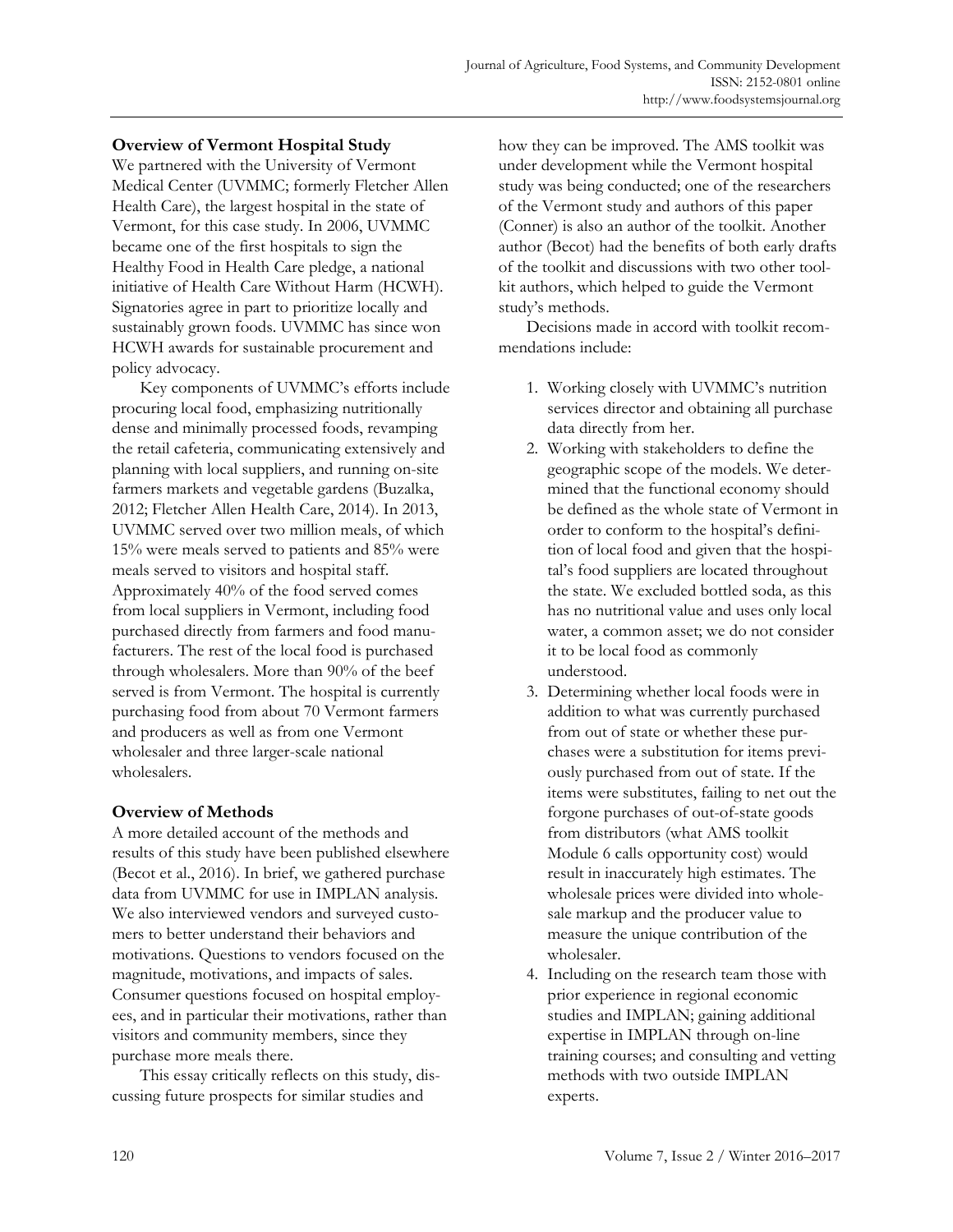- 5. Entering the data into an IMPLAN inputoutput model to measure effects on sales, value-added activity, income, and jobs.
- 6. Collaborating with the nutrition services director to co-author scholarly articles and develop talking points for UVMMC's outreach efforts.

## **Results**

Key findings of our study include:

- UVMMC spent US\$1.784 million on Vermont food, representing 44.3% of its total food purchases, with 16.3% of the local purchases bought directly from farmers, 22.9% bought directly from food manufacturers, and 60.8% bought from wholesalers. In the case of the purchases from wholesalers, we only accounted for products that were grown or processed in Vermont.
- Additionally, two full-time positions representing US\$95,058 in labor income were added at UVMMC in nutrition services due to an increase in the volume in meals served. The increase in volume was due largely to an increase in sales to hospital employees and the university community rather than increased patient meals.
- On average, 9.3% of the vendors' production went to UVMMC. UVMMC also served as a gateway to other wholesale accounts for many vendors.
- Depending on assumptions, we find the output multiplier to be 1.38 (every US\$1 spent on local food by the hospital contributes another US\$0.38 to the Vermont economy), where previous studies have found multipliers ranging from 0.65 to 1.82 (Gunter & Thilmany, 2012; Jablonski, Schmit, & Kay, 2015; Tuck et al., 2010). According to Hughes (2003) the probable range of multiplier is between 1.5 and 2.5, and the larger the size of the economy the larger the size of the multiplier. Additionally, Hughes (2003) cautions that a multiplier above 2.5 should be carefully examined.

 For a more complete description of the methods and results, see Becot et al. (2016).

### **Discussion**

It is important to note that in this study we focused only on the contribution of UVMMC local food purchases, including opportunity costs as they relate directly to the food supply. Since starting local purchases in 2006, UVMMC has seen an increase in the number of meals served while the number of inpatient and outpatient days has remained fairly constant. According to the nutrition services director, it seems that the increase in meals served can be attributed to two things: more UVMMC staff eating at the cafeteria instead of bringing in their lunch from home, and people from outside coming to the hospital to eat at the cafeteria (UVMMC is adjacent to the University of Vermont campus). Because the number of inpatients and outpatients has remained essentially constant, we hypothesize that the change in meals served due to patient visitors is negligible. A future study would then add the economic impact of the increase in meals served at UVMMC. In this case, the opportunity costs to consider are the lower sales for supermarkets and the food service provider (Sodexho).

 It is also important to note that input-output models are not well equipped to handle opportunity costs. We were not able to examine key issues that in-depth, including what tradeoffs the hospital makes to afford higher-priced local food, such as smaller portions of proteins; impacts on staff training and preparation time; and whether farmers who are selling to UVMMC may be foregoing higher prices from direct markets. In this sense, the results of IMPLAN studies are (to echo Box's quotation above) "wrong"—even if useful —in that they do not address these opportunity costs well.

 We wish to share a word of methodological caution. We originally intended to interview vendors to gauge their spending patterns and then conduct advanced IMPLAN analysis (as detailed in Module 7 of the USDA toolkit). Despite encouragement from UVMMC and a cash incentive, only eight out of 70 vendors responded to our interview requests. Of these eight, four were farmers and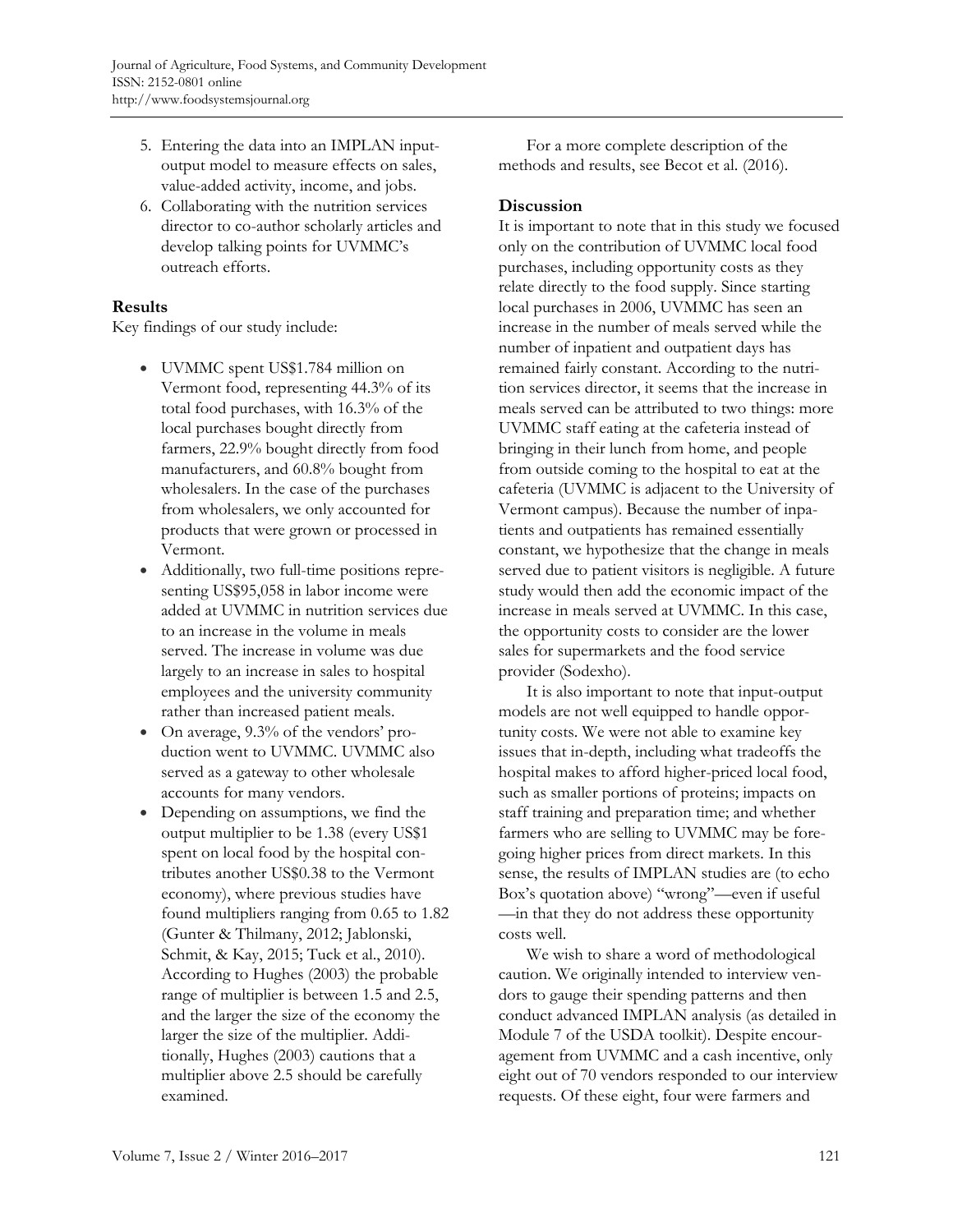four were manufacturers. In order to modify IMPLAN as outlined in Module 7, we would have needed to assume that four vendors were representative of the farming and food manufacturing sectors in the state as a whole. Vermont has approximately 7,300 farms (USDA, National Agricultural Statistics Service, 2014) and at least 385 food manufacturers (Vermont Specialty Food Association, n.d.), so this sample cannot credibly claim to represent all 70 UVMMC food vendors, let alone the state as a whole. We did use qualitative results, however, from the vendor surveys to highlight vendors' perceived benefits of selling to UVMMC on the overall business. In these interviews, many vendors expressed that while the sales to the hospital were a relatively small portions of their overall sales (a mean of 9% and ranging from 0.04% to 33%), the sales had instrumental value in raising brand awareness and helping them gain experience meeting the logistical rigors of wholesale markets.

 In contrast, a previous study (Jablonski & Schmit, 2015) had the resources to interview a much larger number of respondents. This data collection method requires very large time commitment to gain respondents' trust (due to the sensitive nature of sharing financial data) and pore over records. The limited budget of our project and time availability of the researchers, as well as lack of response from vendors, all precluded further data collection. As a result, we were not able to customize IMPLAN as we intended. We posit that survey fatigue in farmers and other supply chain actors, as well as tight funding environments, will be future challenges to this kind of work.

#### *Reflections on the USDAAMS Toolkit*

On the whole, we believe our study generally addressed the key recommendations from the toolkit mentioned earlier. These specifically include:

• *Have a concise scope of the project and invested stakeholders who will guide and set the context for the study, in order to ensure useful results.* The study was conceived and crafted in close collaboration with the hospital's nutrition

services director.

- *When possible, utilize secondary data sets, but be aware of their limitations.* We utilized data already collected by the hospital.
- *Collect primary data to overcome the limitations of secondary data.* We collected primary data to understand vendors' purchase patterns, as no secondary data set existed with this information
- *Input-output models like IMPLAN are useful but also have limitations.* Careful estimation of opportunity costs and customization to reflect the behavior of local actors will create more realistic and defensible scenarios. We carefully addressed opportunity cost, particularly netting out purchases from distributors that were displaced by local purchases. We were unable to calibrate the model to reflect vendors' input purchase patterns due to the small sample size. However, in the end we believe that although we did not field-test all seven modules of the toolkit, the results we produced were sufficient to meet the goals of providing UVMMC Nutrition Services with a measurement (the output multiplier of 1.38) with which to promote its success, gain recognition from the hospital administration and broader community, and create momentum for and inform future program development.

# *Reflections on Ease of Use*

#### *What went well*

- We had solid buy-in from UVMMC staff and were able to agree quickly to the scope of the study.
- The secondary data from UVMMC appeared to be complete and were very well-organized and easy to work with. UVMMC staff provided all additional information requested by the research team.
- The vendors who spoke with us and provided primary data were forthcoming and insightful.
- The unmodified IMPLAN model was relatively easy to use; the magnitude of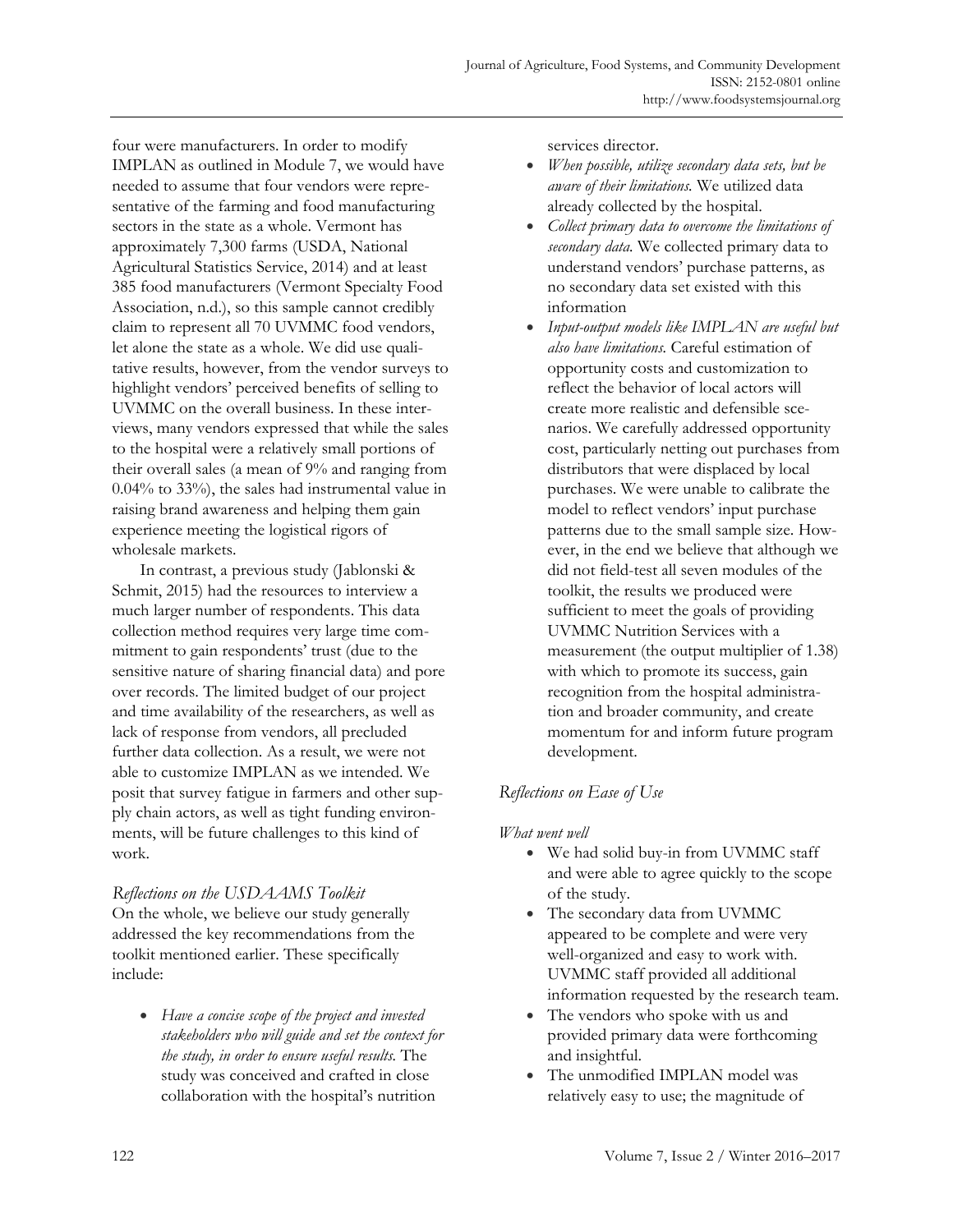multipliers in our study is within a credible range.

- Our colleagues with additional expertise in IMPLAN were accessible and helpful.
- The results of the study were well received by and useful to UVMMC stakeholders.
- Given the rigor with which the data were collected, the credibility of the IMPLAN model, and the assistance from outside experts, we believe the results are credible and useful.

# *What was difficult*

- Only a handful of vendors were willing to be interviewed, even with referrals from UVMMC and financial incentives. As a result, there were insufficient data to modify IMPLAN in a credible manner.
- The decision to abandon the modified model went against the methods originally outlined in the research proposal, and thus we failed to contribute to this emerging field of research.

# *Key Takeaways*

- Engage stakeholders early and often to define the scope of work, obtain and vet available data, and vet and frame results to meet stakeholder needs.
- Include on the research team one or more members with expertise with regional economic studies and IMPLAN; seek outside help as needed.
- Using existing (secondary) data saves time, money, and effort.
- Be flexible. Some data may not be available at all (such as, in our case, vendors' purchase data that we wanted to use to modify IMPLAN), or may not be of sufficient quality and quantity to allow for credible analysis or conclusions. Be honest and open about the shortcomings of the data and frame the results and implications accordingly.

# **Implications for Future Research**

The major implication of our study revolves around the difficulty of obtaining farmers' and other supply chain actors' financial data. Conducting an analysis using Modules 1 to 6 is challenging and time-consuming; modifying IMPLAN (Module 7) is even more so. For some purposes, including ours, stopping after Module 6 or even earlier may be sufficient to meet the goals of the study. For those who wish to utilize Module 7, we offer a cautionary note and suggestions for how to modify IMPLAN to reflect purchasing patterns of businesses engaged in local food systems.

 Even when respondents do not feel that expenditure data are too personal or proprietary, the time and effort to collect them are significant. This is a challenge that will likely be faced by many stakeholders in local food initiatives working under tight budget and times constraints. We feel that addressing this is critical to advancing this emerging field. "Improving the funding environment" is aspirational but likely not practical in the current environment. Some practical thoughts and ideas, which are not mutually exclusive and should build on each other, include:

- Include data on expenditure patterns in the Census of Agriculture. While the USDA's National Agricultural Statistics Service (NASS) collects expenditure data in the Census of Agriculture, a missing element is *where* purchases are made. This could be very useful for customizing the sector in IMPLAN. Collaboration with USDA NASS could include working with a representative sample of farms to collect more detailed data on expenditure patterns.
- Gather more data on expenditure patterns from food manufacturers. As local food supply chains become more integrated, it is important to obtain better data on their expenditure patterns.
- Provide greater incentive for farmers and supply-chain actors to participate in data collection efforts. This may be in the form of direct payment. Other nonmonetary incentives for participation should be explored and tested.
- Plan carefully, since data collected as the year progresses rather than retroactively at year's end will be more accurate.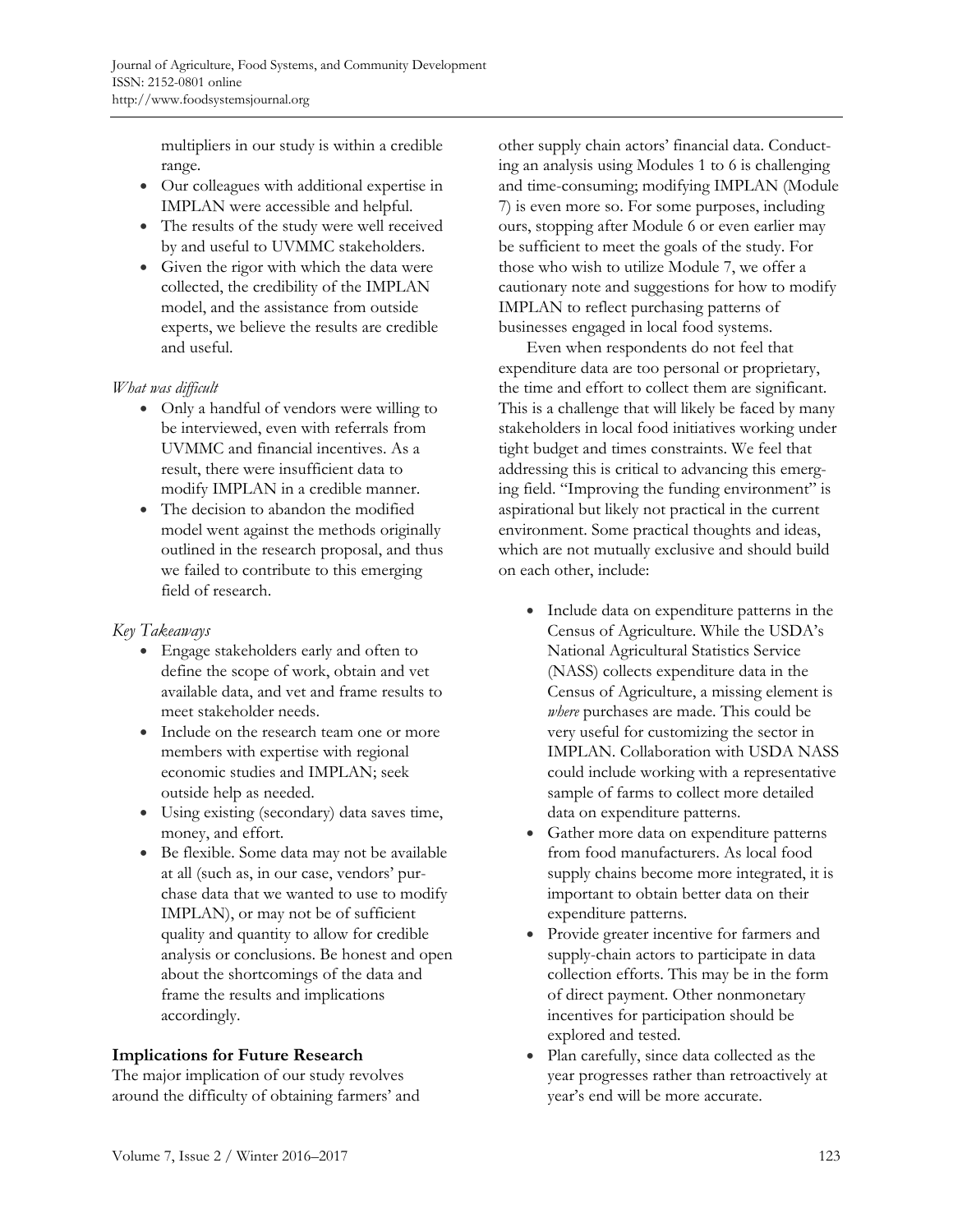- Partner with farm viability experts such as extension educators who are already working with farmers and have access to their financial records.
- Create and maintain a database with farm and supply-chain actor characteristics and expenditure patterns for use by researchers. Such a database should be sufficiently robust to guide credible extrapolation, yet protect respondents' confidentiality.

## **Conclusion**

This essay reflects on a field test of the USDA local food economics toolkit. We were able to follow most of the key recommendations, including development of clear objectives and scope with stakeholders, use of primary and secondary data, and use of the IMPLAN model (Modules 1 to 6). Through the research collaboration, we were able to publish results in a scholarly journal and fulfill other aforementioned stakeholder objectives (program promotion, recognition, and development). We emphasize, however, the difficulty of obtaining sufficient data to conduct credible modifications of IMPLAN. Specifically, we suggest that researchers and stakeholders create mutually agreed upon goals. It may be that the steps of Modules 1 through 6 (or even fewer) may be sufficient to meet these goals. If modification of IMPLAN is needed (Module 7), it is necessary to budget for adequate time and resources and to have a representative sample of vendors willing and able to provide the needed data.

 Future directions of research in this area may focus on developing better, more efficient, and less burdensome methods to gain primary data (O'Hara & Pirog, 2013), by increasing producer participation and overcoming survey fatigue. As one of the first pilots of the USDA AMS toolkit, we hope our study motivates further investigation of the economic impacts of local food systems and encourages collaboration to improve methods and results.

#### **References**

Bauman, A., & Tegegne, E. (2013). *Exploring the "local" impacts of new value chain models: Evaluating localized economic dynamics from restructuring food systems*. Paper

presented at the 2013 Agricultural and Applied Economics Association annual meeting, Washington, D.C.

- Buzalka, M. (2012). *Riding a green wave.* Retrieved March 6, 2015, from the Food Management website: http://food-management.com
- Becot, F., Conner, D., Imrie, D., & Ettman, K. (2016). Assessing the impacts of local hospital food procurement: Results from Vermont. *Journal of Foodservice Management & Education, 10*(1), 1–7*.* http://fsmec.org/journal-archives/
- Conner, D., Becot, F., Hoffer, D., Kahler, E., Sawyer, S., & Berlin, L. (2013). Measuring current consumption of locally grown foods in Vermont: Methods for baselines and targets. *Journal of Agriculture, Food Systems, and Community Development, 3*(3), 83–94. http://dx.doi.org/10.5304/jafscd.2013.033.004
- Conner, D. S., Knudson, W. A., Hamm, M. W., & Peterson, H. C. (2008). The food system as an economic driver: Strategies and applications for Michigan. *Journal of Hunger & Environmental Nutrition, 3*(4), 371–383.

http://dx.doi.org/10.1080/19320240802528849

Conner, D. S., & Levine, R. (2007). Circles of association: The connections of community-based food systems. *Journal of Hunger & Environmental Nutrition, 1*(3), 5–25.

http://dx.doi.org/10.1300/j477v01n03\_02

- Eathington, L., & Swenson, D. (2007). *Dude, where's my corn? Constraints on the location of ethanol production in the Corn Belt*[. Retrieved from http://EconPapers.repec.](http://EconPapers.repec.org/RePEc:isu:genres:12777)  org/RePEc:isu:genres:12777
- Fletcher Allen Health Care. (2014). *Sustainable food at Fletcher Allen.* Retrieved July 31, 2014, from [http://www.fletcherallen.org/about/environmental](http://www.fletcherallen.org/about/environmental_leadership/sustainable_nutrition/) leadership/sustainable\_nutrition/ [no longer online; an updated page retrieved January 25, 2017, [is now at https://www.uvmhealth.org/medcenter/](https://www.uvmhealth.org/medcenter/Pages/About-UVM-Medical-Center/Environmental-Leadership/Sustainable-Nutrition.aspx)  Pages/About-UVM-Medical-Center/Environ mental-Leadership/Sustainable-Nutrition.aspx]
- Gunter, A. L. (2011). *Rebuilding local food systems: Marketing and economic implications for communities* (Unpublished master's thesis)*.* Colorado State University, Fort Collins, Colorado. Retrieved from http://hdl.handle.net/10217/49814
- Gunter, A., & Thilmany, D. (2012, May). Economic implications of farm to school for a rural Colorado community. *Rural Connections, 6*(2), 13–16. Retrieved from https://wrdc.usu.edu/htm/rural-connections